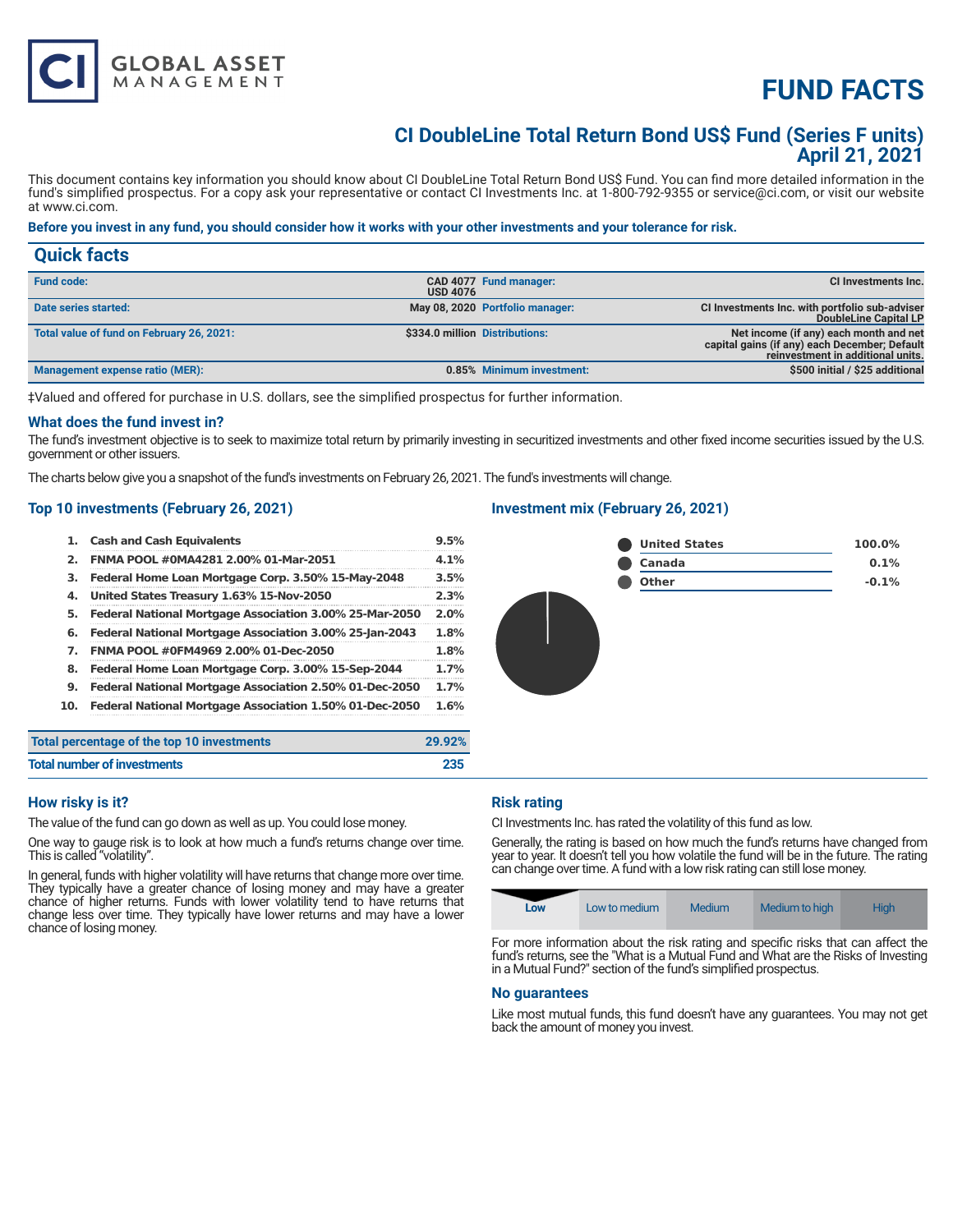## **CI DoubleLine Total Return Bond US\$ Fund (Series F units)**

#### **How has the fund performed?**

This section tells you how Series F securities of the fund have performed since inception. Returns are after expenses have been deducted. These expenses reduce the fund's returns.

#### **Year-by-year returns**

Because Series F has been distributing under a simplified prospectus for less than one calendar year, there is no data available for this section.

#### **Best and worst 3-month returns**

Because Series F has been distributing under a simplified prospectus for less than one calendar year, there is no data available for this section.

#### **Average return**

Because Series F has been distributing under a simplified prospectus for less than twelve consecutive months, there is no data available for this section.

#### **Who is this fund for?**

#### **This fund may be suitable for you if you:**

- are seeking a combination of income and growth<br>• are seeking to diversify your fixed income holdings
- are seeking to diversify your fixed income holdings<br>• are investing for the medium and/or long term
- are investing for the medium and/or long term
- can tolerate low risk

#### **A word about tax**

In general, you'll have to pay income tax on any money you make on a fund. How much you pay depends on the tax laws of where you live and whether you hold the fund in a registered plan, such as a Registered Retirement Savings Plan or a Tax-Free Savings Account.

Keep in mind that if you hold your fund in a non-registered account, fund distributions are included in your taxable income, whether you get them in cash or have them reinvested.